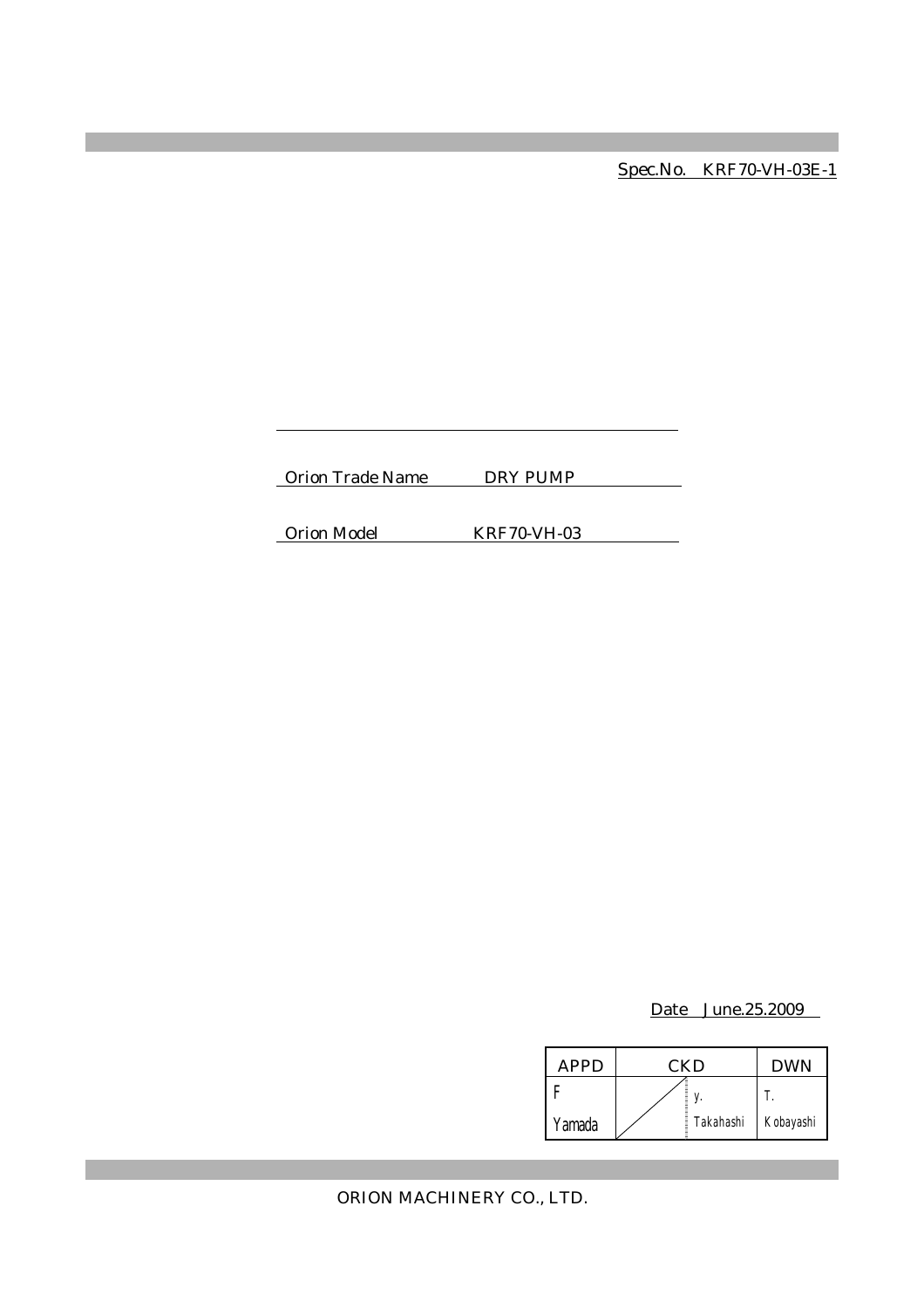#### 1. Warranty

#### 1-1.Warranty information

When the breakdown occurs by any chance in the guaranteed term because of our clear responsibility, I will repair by the following free of charge. (note)It limits it when using it in Japan.

It wishes actual expenses to be borne responsibility for the adjustment exclusion item. (The alternative part transportation fee and the serviceman movement cost, etc. are included. )

#### 1-2. Warranty period

The product shall be warranted for a period of one year from the date of purchase, or for 3000 hours of operation, whichever comes first.

#### 1-3. Items exempted from warranty

Consumable parts and periodic replacement parts.

Fault caused by careless handling or improper use and maintenance. (Operation not following the specifications and the instruction manual. Operation under abnormal environmental conditions.)

Fault caused by fire, flood, lightning stoke, abnormal voltage or unforeseen disasters.

Fault caused by repair or modification not performed by ORION or ORION authorized service contractors.

Change of appearance, such as damage or deterioration caused in general use.

 Secondary damages caused by the fault (Incidental damages such as loss, inconvenience, and commercial loss resulting from the failed product).

(Note) In case of a fault or an accident, contact the dealer with the model name and serial number.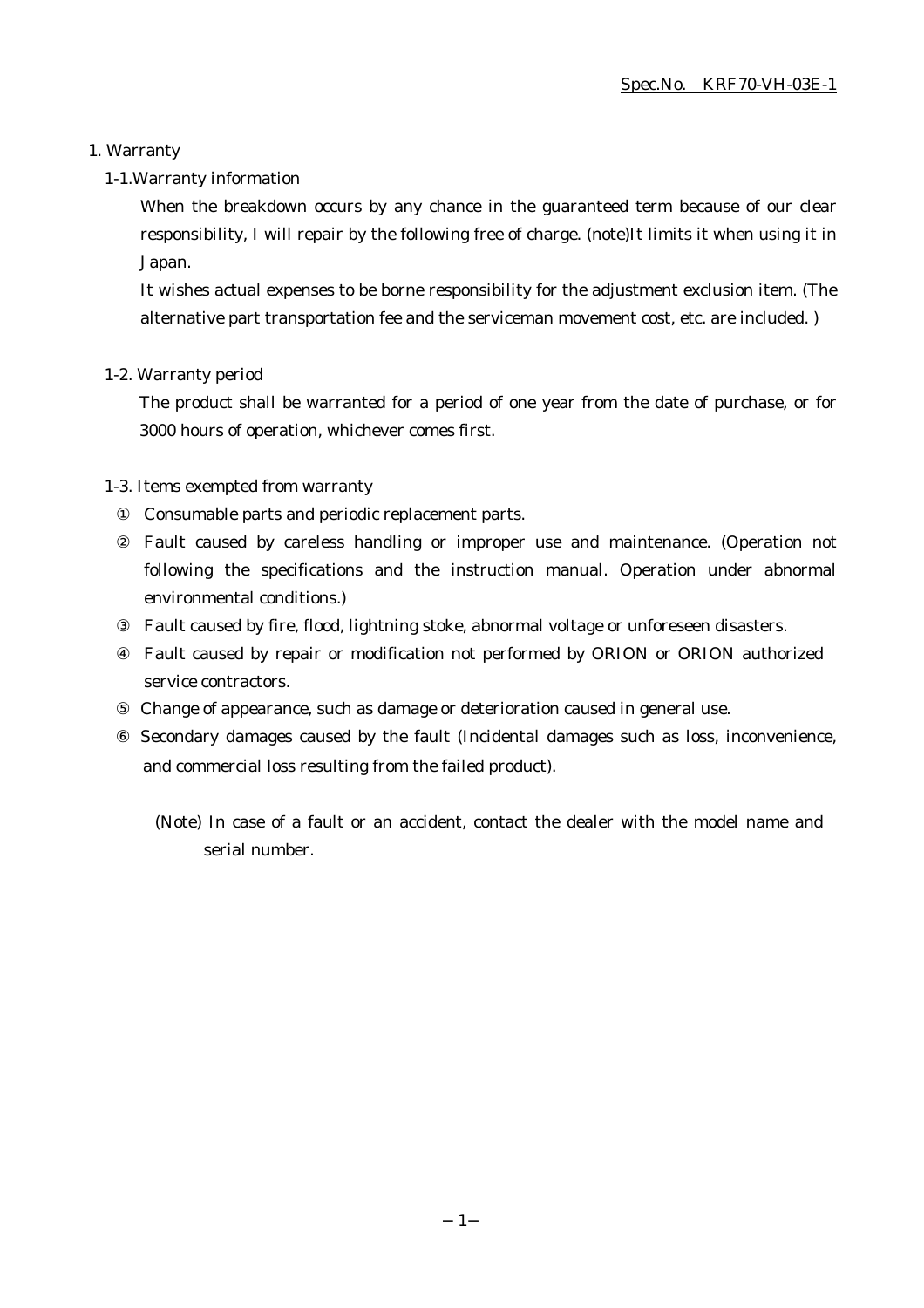### Spec.No. KRF70-VH-03E-1

#### 2.Consumable parts / Periodic replacement parts

|  | (1) Consumable parts (Parts to be replaced depending on the state at the time of inspection) |  |
|--|----------------------------------------------------------------------------------------------|--|
|  |                                                                                              |  |

| Name of Parts                  | <b>Parts Number</b>         | Qty/ unit                              | Inspection period                               | Replacement criterion                                      |
|--------------------------------|-----------------------------|----------------------------------------|-------------------------------------------------|------------------------------------------------------------|
| Filter element<br>(Inlet side) | 04000451010                 | 1                                      | 1 week                                          | When damaged, or dirt cannot be<br>removed by blowing air. |
| Liner<br>$*1$                  | 040000410<br>$\overline{0}$ | To be decided by<br>actual positioning | Replacement of<br>vane                          | When damaged.                                              |
| Gasket (B)                     | 04010297010                 | 4                                      | Removal of<br>suction case and<br>delivery case | When damaged or worn.                                      |
| Gasket                         | 03042561010                 | $\boldsymbol{2}$                       | Removal of<br>suction case and<br>delivery case | When damaged or worn.                                      |
| Rubber packing                 | 03042560010                 | $\boldsymbol{2}$                       | Replacement of<br>element                       | When damaged or worn.                                      |
| Packing                        | 04001458010                 | $\boldsymbol{2}$                       | Replacement of<br>element                       | When damaged or worn.                                      |
| Spring tube                    | 04042925010                 | 1                                      | Replacement of<br>element                       | When damaged or worn.                                      |
| Spider                         | 04101313010                 | 1                                      | 6 months                                        | When it was cracked or damaged                             |

\*1 The second digit from the right is subject to thickness.

0.2t(white) 1, 0.1t(black) 2, 0.05t(yellow) 3, 0.03t(red) 4

(2) Maintenance of plastic parts affecting safe operation

Replace the following plastic parts that may affect safe operation promptly when any damage or deformation is found. Failure to do so may cause injury.

| <b>Name of Parts</b> | Parts Number | Qty/ unit |
|----------------------|--------------|-----------|
| Front cover 70       | 03101447010  |           |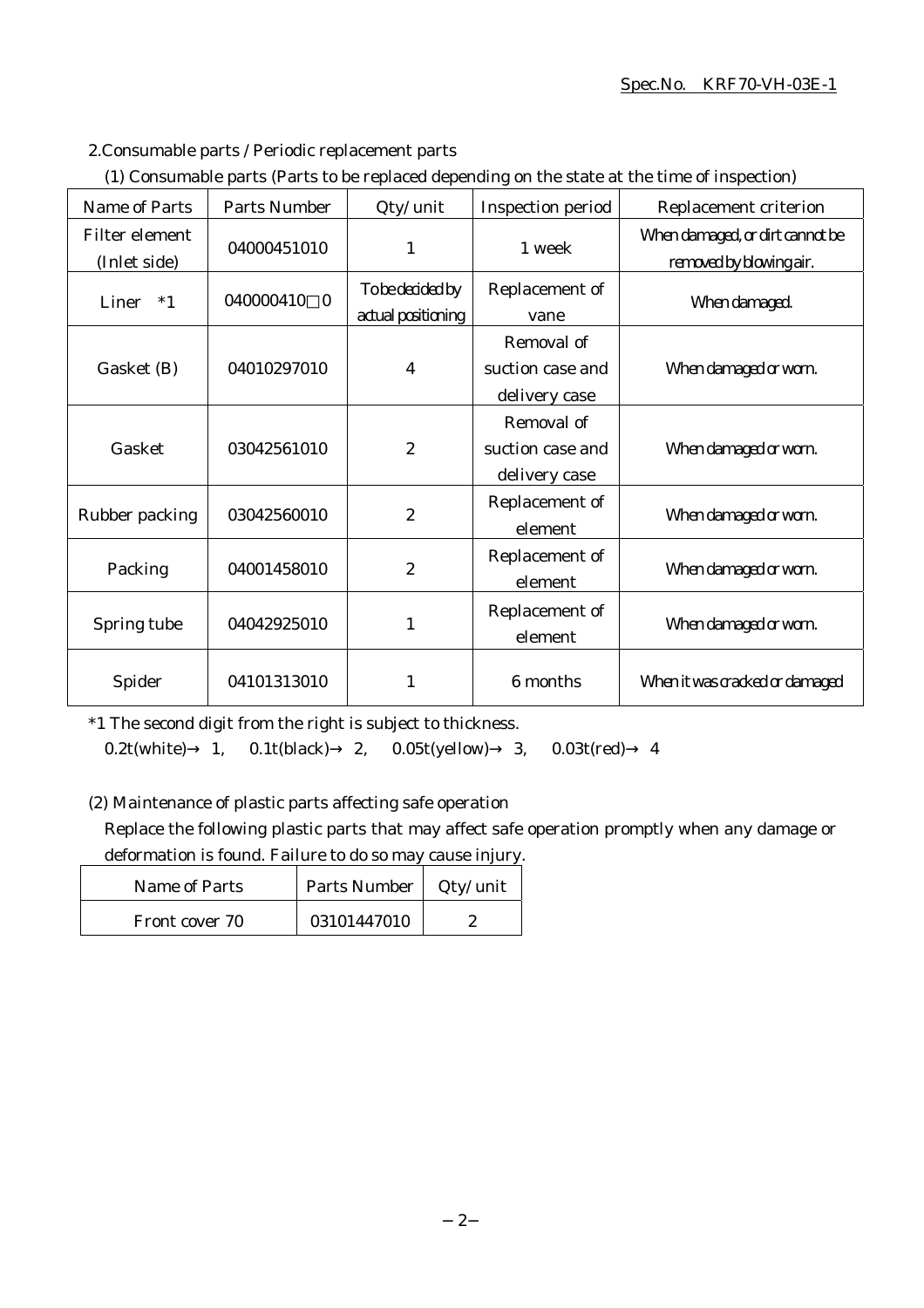| Name of Parts  | Parts Number | Qty<br>unit    | Exchange time<br>Operation under normal pressure. |
|----------------|--------------|----------------|---------------------------------------------------|
| Vane           | 04101504010  | 6              | 6,000                                             |
| <b>Bearing</b> | 0A000332000  | $\overline{c}$ | 6,000                                             |

(3) Replacement parts (Parts to be replaced at regular time intervals)

\* The indicated blade replacement period is recommended in order to help prevent breakdown due to blade wear, and assumes average blade wear at 60Hz operation; specific performance is not guaranteed. The blade should be replaced soon if performance decreases or noise levels increase.

\* When vanes are replaced, replace bearing at the same time. Use ORION specified bearings that are lubricated with special grease.

#### \* Use the maintenance kit for replacement parts.

| Name of Parts                  | Parts Number | <b>Items</b>   | Pcs / kit |
|--------------------------------|--------------|----------------|-----------|
| Maintenance kit 70<br>Assembly | 04101347010  | Vane           | 6         |
|                                |              | <b>Bearing</b> | 2         |
|                                |              | Liner (white)  |           |
|                                |              | Liner (black)  |           |
|                                |              | Liner (yellow) |           |
|                                |              | Liner (red)    |           |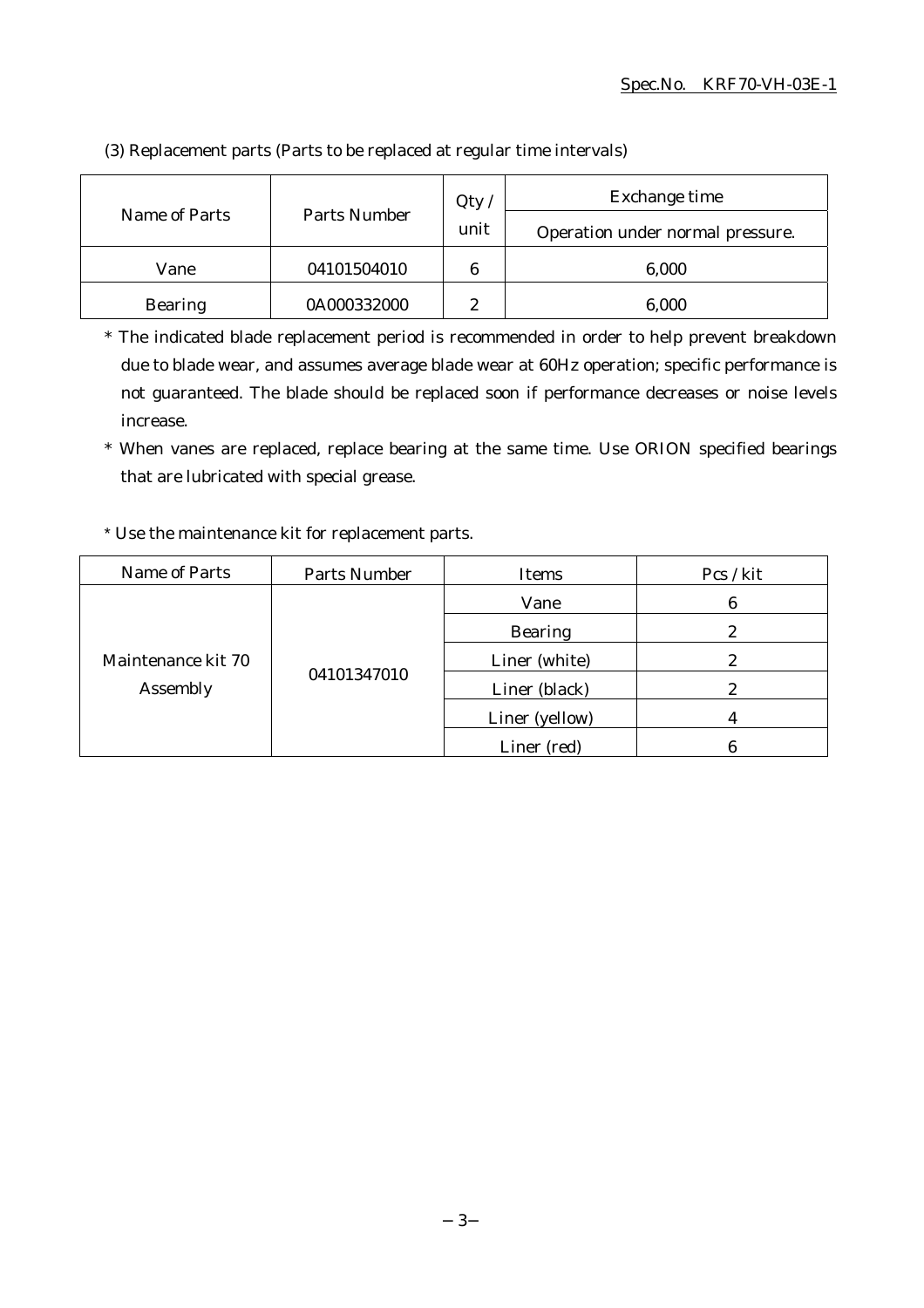#### 3. Specifications

| Model                               |                                    | <b>KRF70-VH-03</b>                                                                                                                             |                 |  |
|-------------------------------------|------------------------------------|------------------------------------------------------------------------------------------------------------------------------------------------|-----------------|--|
| Frequency                           |                                    | 50                                                                                                                                             | 60              |  |
| Designed capacity *                 |                                    | 1130                                                                                                                                           | 1350            |  |
| Continuous operative<br>vacuum *    |                                    | 80or less                                                                                                                                      |                 |  |
| Ultimate vacuum *                   |                                    | 90or more                                                                                                                                      |                 |  |
| Diameter of piping<br>connection    |                                    | Rc1                                                                                                                                            |                 |  |
|                                     | <b>Installation method</b>         | The leg of the motor is installed                                                                                                              |                 |  |
|                                     | Phase<br>output pole               | 2.2<br>Three-phase                                                                                                                             | $6\phantom{1}6$ |  |
| Acceptable motor                    | Frame no.                          | 112M                                                                                                                                           |                 |  |
|                                     | Frequency                          | 50/60Hz                                                                                                                                        |                 |  |
| Setting for thermal<br>protection * |                                    | Rated current shown in the name plate of motor                                                                                                 |                 |  |
| <b>Mass</b>                         |                                    | 48                                                                                                                                             |                 |  |
| Painting color                      |                                    | <b>Black (Except some parts)</b>                                                                                                               |                 |  |
|                                     | <b>Installation site</b>           | Indoor                                                                                                                                         |                 |  |
|                                     | Permissible ambient<br>temperature | 0to40                                                                                                                                          |                 |  |
| <b>Installation condition</b>       | Permissible ambient<br>humidity    | $65 \pm 20$<br>(JIS Z8703)                                                                                                                     |                 |  |
| (Suction air)<br>Conditions         |                                    | Conditions where there is no corrosive and<br>explosive gas exist.<br>Clean air without vapor and dew condensation,<br>and less dirt and dust. |                 |  |
| Operation noise *                   | dB                                 | 73                                                                                                                                             | 74              |  |

\*1 Designed capacity: It is the theoretical value calculated from capacity. Please use the pressure-flow rate diagram for the actual flow rate.

- \*2 Continuous operative vacuum: Operative range of vacuum. Install the gauge and controller to the pump or the piping, and use the Dry Pump at the continuous operative vacuum or less.
- \*3 Ultimate vacuum: Continuous operation is not possible at maximum ultimate vacuum of the pump. It is used as model selection calculation.
- \*4 Use the thermal set value as a target since the apparatus and acceptable motor are different individually
- \*5 The operation noise is the actual measured value at the continuous operative vacuum, not the warrant value.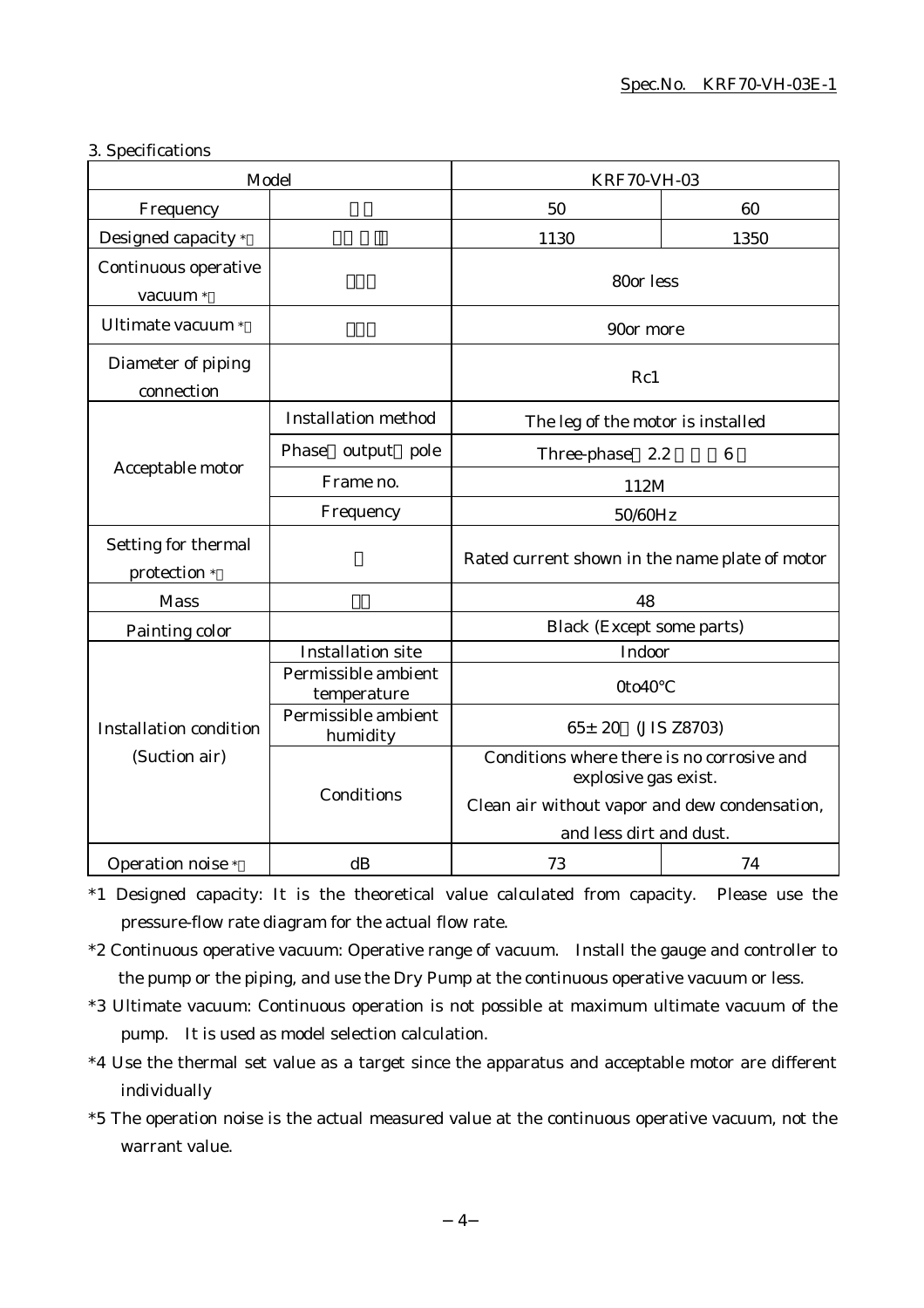#### 4. Precautions

- (1) Observe precautions, and operate the product within specifications.
- (2) Read the instruction manual prior to installation, operation, maintenance and inspection of the product. Especially pay attention to safety.
- (3) The vanes may get damaged if the residual pressure reverses the rotation when the pump stops. A check valve must be installed within 50 cm from the inlet port or exhaust port for protection.
- (4) Be sure to install the product horizontally on the flat surface.
- (5) Operating the product in an enclosed space may cause malfunction due to heat generated from the pump. Provide good ventilation around the product, so the ambient temperature does not exceed the permissible level.
- (6) Be sure to clean the filters periodically. Failure to do so may cause clogging and result in trouble due to overload.
- (7) Wiring work has to be performed by qualified personnel according to applicable laws and in-house regulations.
- (8) Be sure to install an overload protection such as a thermal relay in the electric circuit.
- (9) Allowable intermittent power supply voltage fluctuation range is  $\pm 10\%$  of the specified voltage; allowable sustained supply voltage fluctuation range is ±5% of the specified voltage.
- (10)Be sure to use the product 1,000m or below above sea level.
- (11)The pump is not equipped with Motor, needed to install the motor as specified in this specification sheet.
- (12)Adjust Alignment (less than 0.3 mm) correctly when install the motor onto the Pump. Under the miss-alignment operation, it may cause abnormal noise with vibration then damaged.

#### 5. Accessories

| D type compound gauge | 60 | 1 piece |
|-----------------------|----|---------|
| Coupling (Motor side) |    | 1 piece |
| Spider                |    | 1 piece |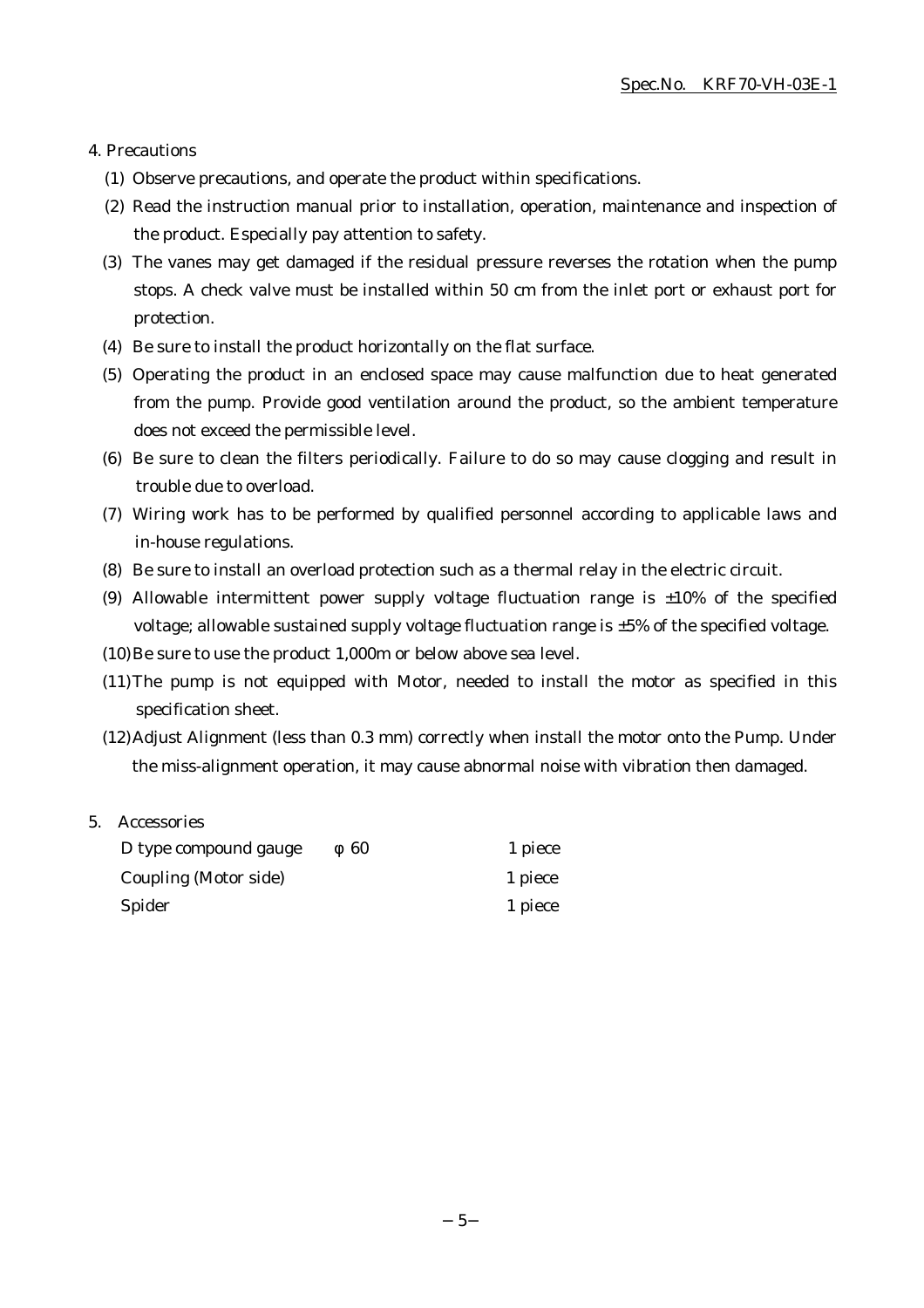## 6. Pressure-Flow rate diagram

# KRF70-VH-03



# Vacuum Specification

Conditions: 1 atmospheric pressure 20